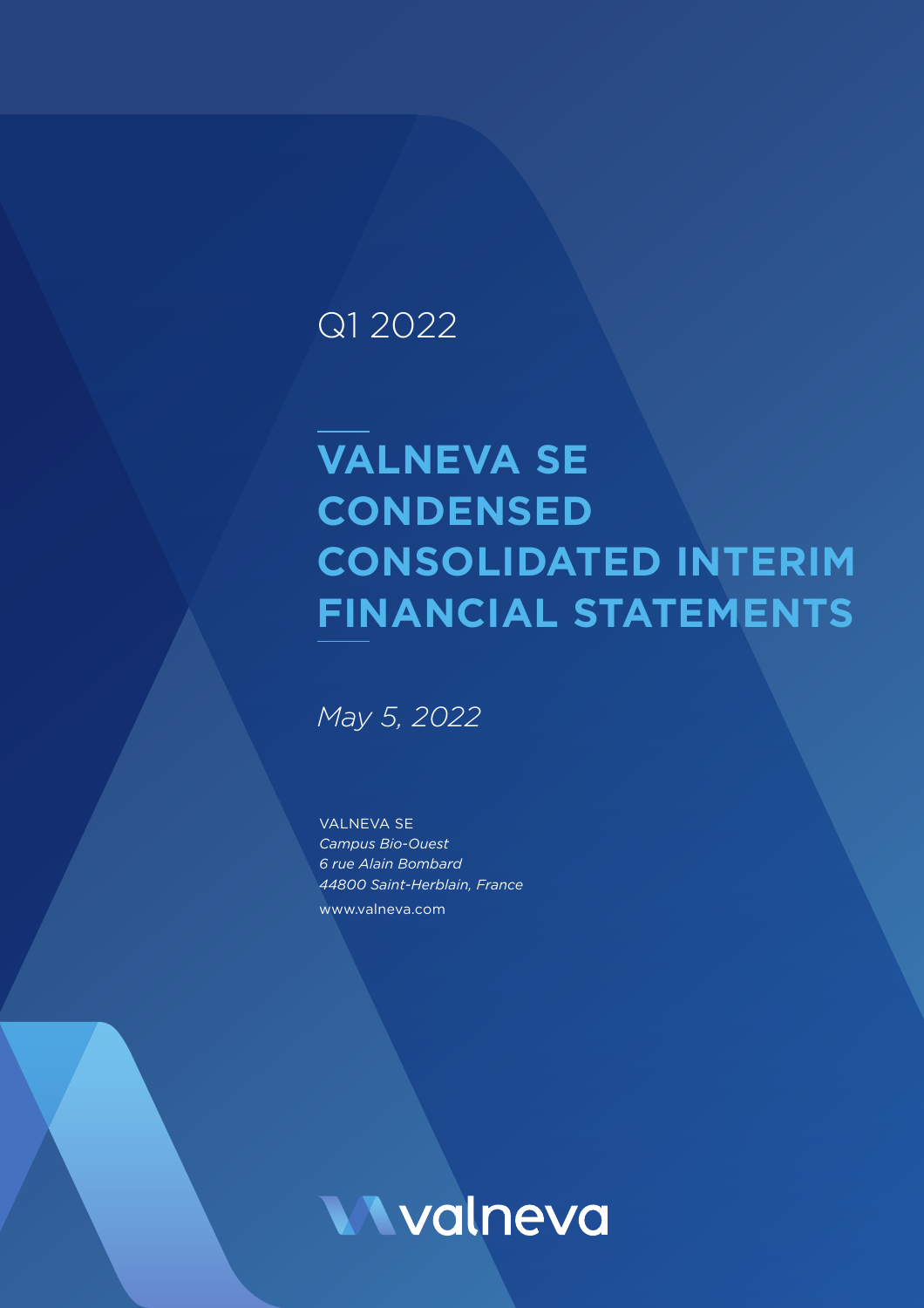

#### **CONSOLIDATED FINANCIAL STATEMENTS 2022**

### **VALNEVA**

A European Company (*Societas Europaea*) with a Management and a Supervisory Board Registered offices: 6 rue Alain Bombard, 44800 SAINT-HERBLAIN - France Nantes Companies Register (RCS) No. 422 497 560

**Unaudited Consolidated Interim financial statements** as at March 31, 2022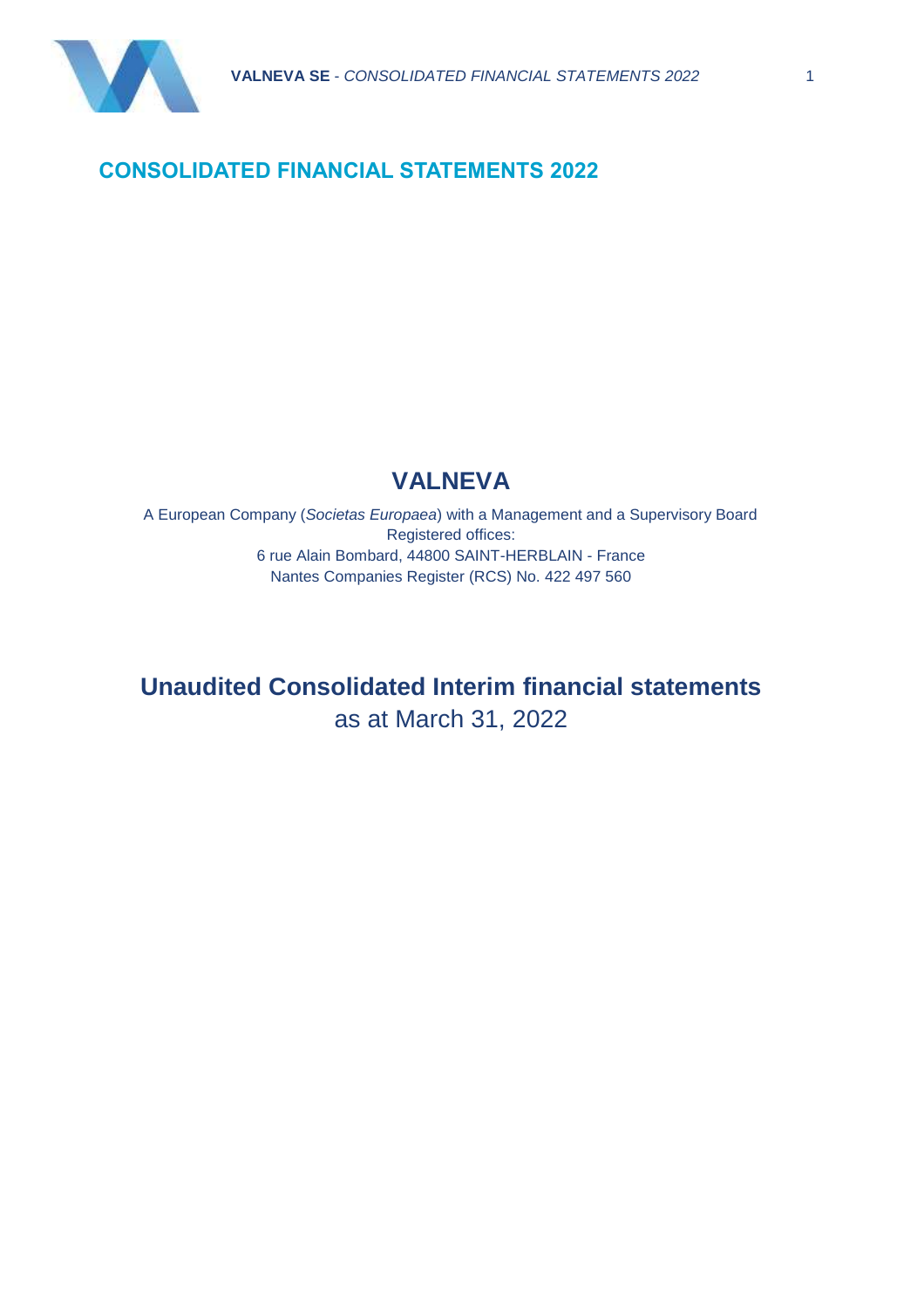

#### **1. UNAUDITED INTERIM CONSOLIDATED STATEMENTS OF INCOME (LOSS) AND COMPREHENSIVE INCOME (LOSS)**

#### **1.1 Unaudited Interim Condensed Consolidated Statements of Income (Loss)**

| $\epsilon$ in thousand                                                                                        | Three months ended March 31, |           |  |
|---------------------------------------------------------------------------------------------------------------|------------------------------|-----------|--|
| (except per share amounts)                                                                                    | 2022                         | 2021      |  |
| <b>Product sales</b>                                                                                          | 16,162                       | 16,124    |  |
| Other revenues                                                                                                | 5,686                        | 7,092     |  |
| <b>Revenues</b>                                                                                               | 21,847                       | 23,215    |  |
|                                                                                                               |                              |           |  |
| Cost of goods and services                                                                                    | (13,860)                     | (14, 650) |  |
| Research and development expenses                                                                             | (20, 689)                    | (27, 732) |  |
| Marketing and distribution expenses                                                                           | (2,034)                      | (4,941)   |  |
| General and administrative expenses                                                                           | (5,770)                      | (10,010)  |  |
| Other income and expenses, net                                                                                | 2,084                        | 2,979     |  |
| <b>OPERATING LOSS</b>                                                                                         | (18, 422)                    | (31, 138) |  |
| Finance income                                                                                                | 13                           | 7,695     |  |
| <b>Finance expenses</b>                                                                                       | (7, 130)                     | (4,607)   |  |
| Result from investments in associates                                                                         |                              | (19)      |  |
| <b>LOSS BEFORE INCOME TAX</b>                                                                                 | (25, 539)                    | (28,070)  |  |
|                                                                                                               |                              |           |  |
| Income tax income/(expense)                                                                                   | (502)                        | 368       |  |
| <b>LOSS FOR THE PERIOD</b>                                                                                    | (26, 041)                    | (27, 702) |  |
|                                                                                                               |                              |           |  |
| <b>Losses per share</b>                                                                                       |                              |           |  |
| for profit/loss for the period attributable to the equity<br>holders of the Company, expressed in € per share |                              |           |  |
| <b>basic</b><br>÷,                                                                                            | (0.24)                       | (0.30)    |  |
| diluted                                                                                                       | (0.24)                       | (0.30)    |  |
|                                                                                                               |                              |           |  |
| <b>Unaudited Interim Condensed Consolidated Statement of Comprehensive Income (Loss)</b><br>1.2               |                              |           |  |
| $\epsilon$ in thousand                                                                                        | Three months ended March 31, |           |  |
|                                                                                                               | 2022                         | 2021      |  |
| Loss for the period                                                                                           | (26, 041)                    | (27, 702) |  |
| <b>Other comprehensive income/(loss)</b>                                                                      |                              |           |  |
| Items that may be reclassified to profit or loss                                                              |                              |           |  |
| <b>Currency translation differences</b>                                                                       | (244)                        | (337)     |  |
| Items that will not be reclassified to profit or loss                                                         |                              |           |  |
| Defined benefit plan actuarial gains/(losses)                                                                 |                              |           |  |
| Other comprehensive loss for                                                                                  |                              |           |  |
| the period, net of tax                                                                                        | (244)                        | (337)     |  |
| TOTAL COMPREHENSIVE LOSS FOR                                                                                  |                              |           |  |

**TOTAL COMPREHENSIVE LOSS FOR THE PERIOD ATTRIBUTABLE TO THE OWNERS OF THE COMPANY (26,285) (28,038)**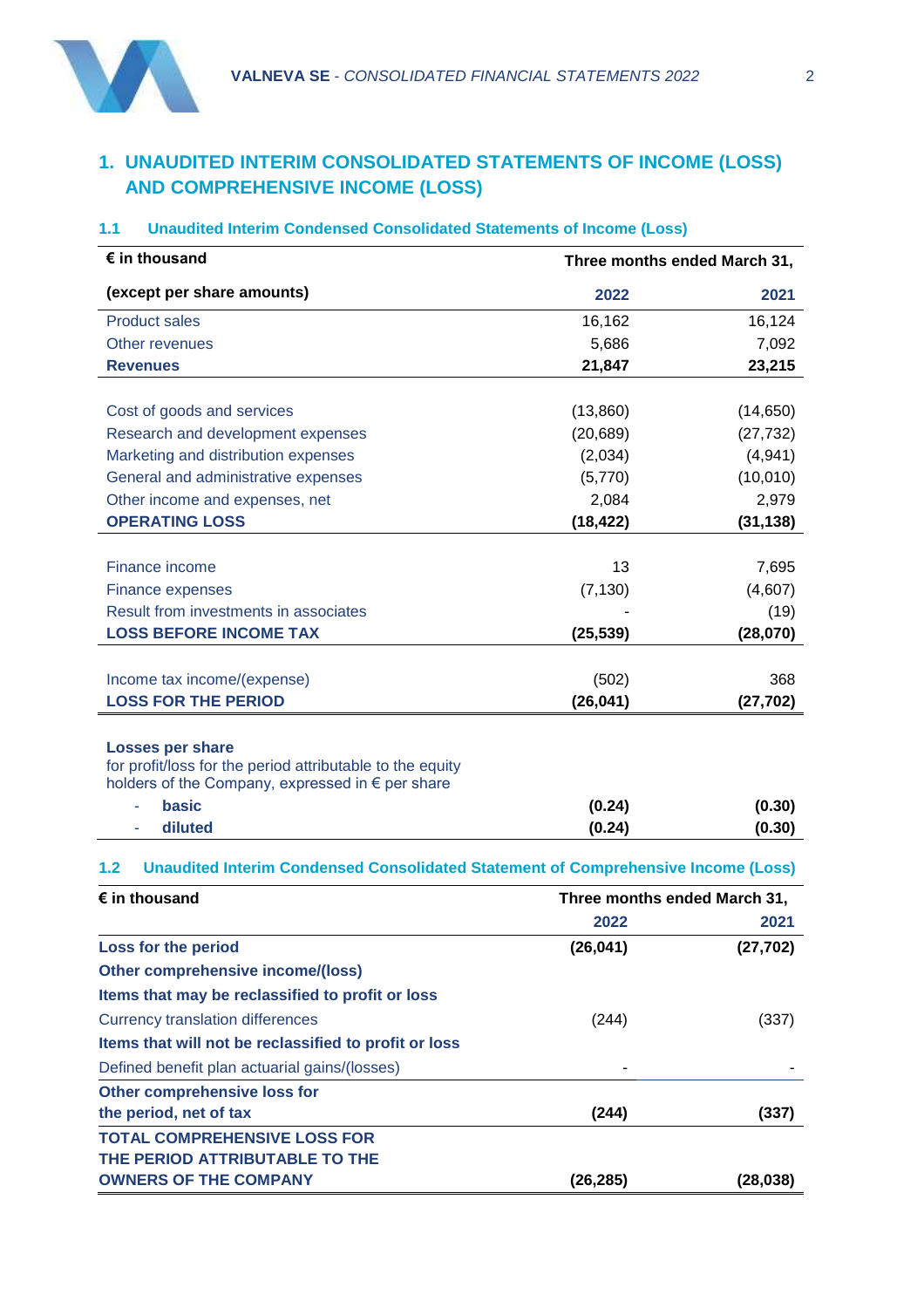

#### **2 UNAUDITED INTERIM CONDENSED CONSOLIDATED BALANCE SHEETS**

| $\epsilon$ in thousand                                               | March 31,  | December 31, |  |  |
|----------------------------------------------------------------------|------------|--------------|--|--|
|                                                                      | 2022       | 2021         |  |  |
| <b>ASSETS</b>                                                        |            |              |  |  |
| <b>Non-current assets</b>                                            | 232,690    | 231,520      |  |  |
| Intangible assets                                                    | 31,765     | 32,700       |  |  |
| Right of use assets                                                  | 47,562     | 48,285       |  |  |
| Property, plant and equipment                                        | 128,418    | 125,545      |  |  |
| Investments in associates                                            | 2,124      | 2,124        |  |  |
| Deferred tax assets                                                  | 3,304      | 3,582        |  |  |
| Other non-current assets                                             | 19,516     | 19,282       |  |  |
| <b>Current assets</b>                                                | 545,021    | 585,832      |  |  |
| Inventories                                                          | 139,725    | 124,098      |  |  |
| Trade receivables                                                    | 25,061     | 44,013       |  |  |
| Other current assets                                                 | 68,972     | 71,036       |  |  |
| Cash and cash equivalents                                            | 311,264    | 346,686      |  |  |
| <b>TOTAL ASSETS</b>                                                  | 777,711    | 817,352      |  |  |
| <b>EQUITY</b>                                                        |            |              |  |  |
| Capital and reserves attributable to the Company's equity<br>holders | 148,406    | 170,581      |  |  |
| Share capital                                                        | 16,170     | 15,786       |  |  |
| Share premium                                                        | 412,799    | 409,258      |  |  |
| Other reserves                                                       | 52,452     | 52,512       |  |  |
| <b>Accumulated deficit</b>                                           | (306, 974) | (233, 549)   |  |  |
| Loss for the period                                                  | (26, 041)  | (73, 425)    |  |  |
| <b>LIABILITIES</b>                                                   |            |              |  |  |
| <b>Non-current liabilities</b>                                       | 266,049    | 277,791      |  |  |
| <b>Borrowings</b>                                                    | 48,005     | 50,726       |  |  |
| Lease liabilities                                                    | 52,663     | 53,687       |  |  |
| <b>Contract liabilities</b>                                          | 4,830      | 4,741        |  |  |
| <b>Refund liabilities</b>                                            | 156,229    | 158,970      |  |  |
| Provisions                                                           | 2,975      | 8,308        |  |  |
| Deferred tax liabilities                                             | 1,280      | 1,290        |  |  |
| <b>Other liabilities</b>                                             | 68         | 69           |  |  |
| <b>Current liabilities</b>                                           | 363,257    | 368,979      |  |  |
| <b>Borrowings</b>                                                    | 11,730     | 7,107        |  |  |
| Trade payables and accruals                                          | 66,268     | 68,119       |  |  |
| Income tax liability                                                 | 72         | 83           |  |  |
| Tax and Employee-related liabilities                                 | 19,838     | 17,249       |  |  |
| Lease liabilities                                                    | 3,122      | 3,135        |  |  |
| <b>Contract liabilities</b>                                          | 122,478    | 124,017      |  |  |
| <b>Refund liabilities</b>                                            | 100,279    | 95,611       |  |  |
| Provisions                                                           | 30,554     | 48,708       |  |  |
| <b>Other liabilities</b>                                             | 8,917      | 4,950        |  |  |
| <b>TOTAL LIABILITIES</b>                                             | 629,305    | 646,771      |  |  |
| <b>TOTAL EQUITY AND LIABILITIES</b>                                  | 777,711    | 817,352      |  |  |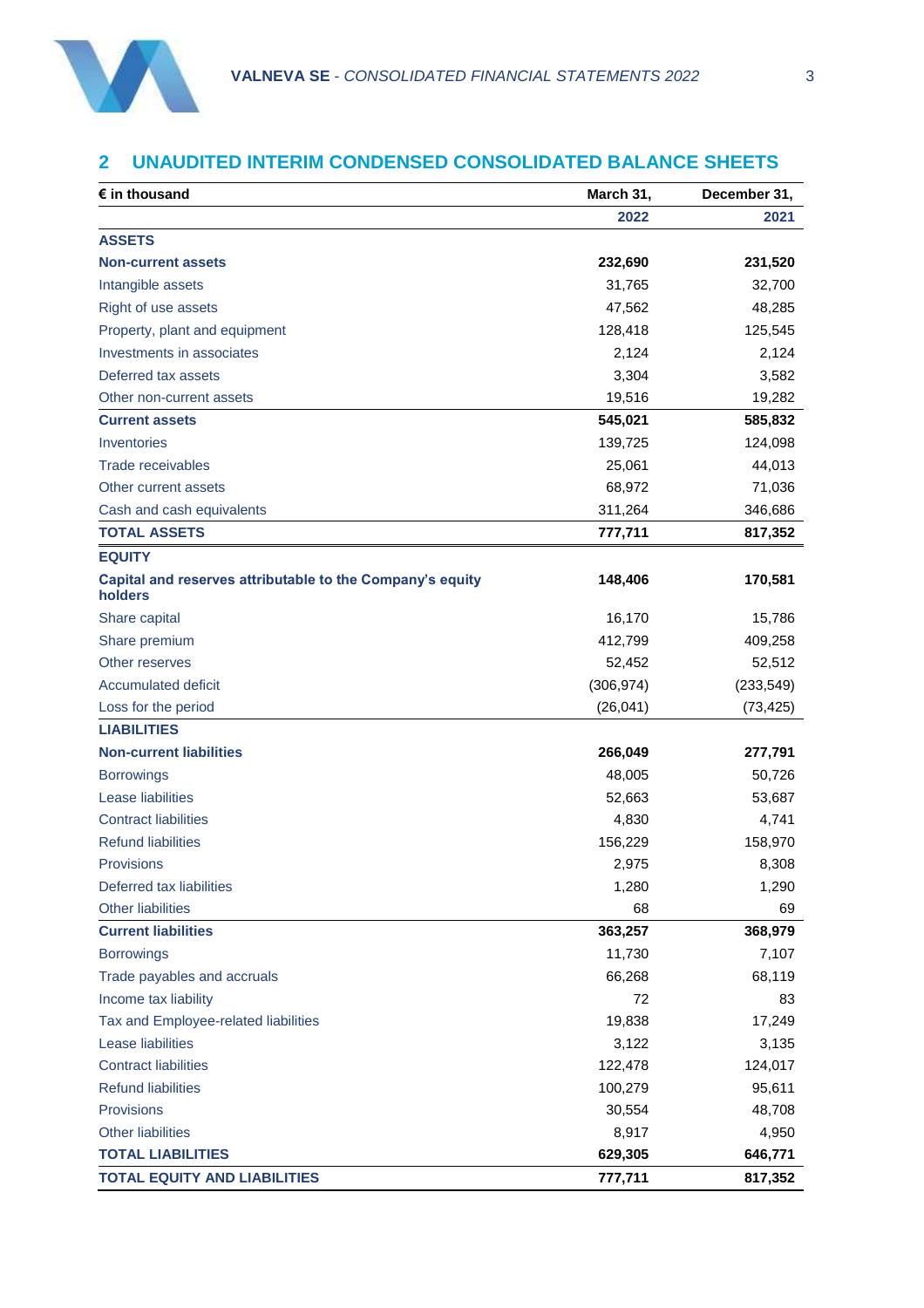

#### **3 UNAUDITED INTERIM CONDENSED CONSOLIDATED STATEMENTS OF CASH FLOWS**

| $\epsilon$ in thousand                                                         | Three months ended March 31, |           |  |  |
|--------------------------------------------------------------------------------|------------------------------|-----------|--|--|
|                                                                                | 2022                         | 2021      |  |  |
| <b>Cash flows from operating activities</b>                                    |                              |           |  |  |
| Loss for the period                                                            | (26, 041)                    | (27, 702) |  |  |
| Adjustments for non-cash transactions                                          | (6,922)                      | 6,232     |  |  |
| Changes in non-current operating assets and<br>liabilities                     | (4, 763)                     | 1,951     |  |  |
| Changes in working capital                                                     | 11,193                       | 68,373    |  |  |
| Cash generated from/(used in) operations                                       | (26, 533)                    | 48,855    |  |  |
| Income tax paid                                                                | (318)                        | (1, 296)  |  |  |
| Net cash generated from/(used in) operating<br><b>activities</b>               | (26, 851)                    | 47,559    |  |  |
| <b>Cash flows from investing activities</b>                                    |                              |           |  |  |
| Purchases of property, plant and equipment                                     | (9, 385)                     | (16, 333) |  |  |
| Purchases of intangible assets                                                 | (76)                         | (543)     |  |  |
| Interest received                                                              | 13                           | 19        |  |  |
| Net cash used in investing activities                                          | (9, 447)                     | (16, 857) |  |  |
|                                                                                |                              |           |  |  |
| <b>Cash flows from financing activities</b>                                    |                              |           |  |  |
| Proceeds from issuance of common stock, net of<br>costs of equity transactions | 3,726                        | 2,209     |  |  |
| Disposal of treasury shares                                                    |                              | 154       |  |  |
| Payment of lease liabilities                                                   | (835)                        | (518)     |  |  |
| Interest paid                                                                  | (1,909)                      | (3,396)   |  |  |
| Net cash generated from/(used in) financing<br><b>activities</b>               | 982                          | (1, 550)  |  |  |
| Net change in cash and cash equivalents                                        | (35, 316)                    | 29,152    |  |  |
| Cash and cash equivalents at beginning of the period                           | 346,642                      | 204,394   |  |  |
| Exchange gains/(losses) on cash                                                | (107)                        | 2,324     |  |  |
| <b>Restricted cash</b>                                                         | 45                           | 43        |  |  |
| Cash and cash equivalents at end of the period                                 | 311,264                      | 235,913   |  |  |